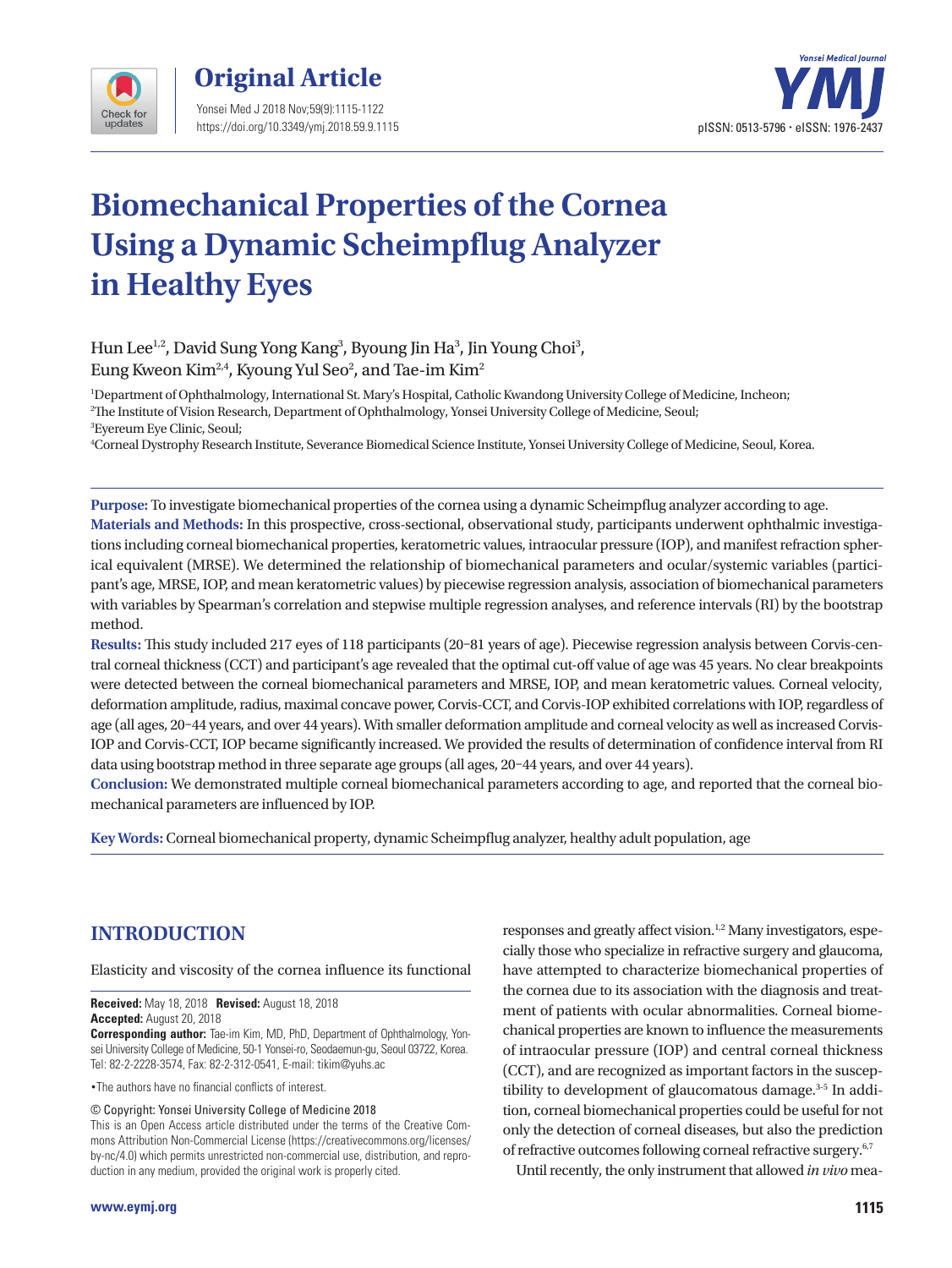## **YMI**

surement of ocular biomechanical properties was the ocular response analyzer (ORA, Reichert Ophthalmic Instruments, Depew, NY, USA).<sup>8</sup> ORA has been used for the assessment of corneal biomechanical properties according to the dynamic bidirectional applanation process.<sup>8</sup> Using ORA, several authors have compared the pre and postoperative corneal biomechanical parameters.9,10 In addition, a database of normal values for biomechanical properties of the healthy cornea that were measured using ORA has been developed based on the results of previous studies.<sup>8,11</sup>

Dynamic Scheimpflug analyzer [corneal visualization Scheimpflug technology (Corvis ST), Oculus, Wetzlar, Germany] has shown to be an appropriate instrument for the evaluation of corneal biomechanical properties.<sup>12</sup> With the aid of an ultra-high-speed Scheimpflug camera, dynamic Scheimpflug analyzer enables direct visualization of corneal movement upon application of a rapid air-puff. Consequently, it is now possible to measure several corneal biomechanical parameters during corneal deformation caused by the application of air puff. Dynamic Scheimpflug analyzer provided several corneal biomechanical parameters, including applanation time (AT), applanation length (AL), corneal velocity (CV), deformation amplitude, peak distance, radius, maximal concave power, CCT, and IOP. Recent studies have evaluated the changes in corneal biomechanics following refractive surgeries such as photorefractive keratectomy, laser *in situ* keratomileusis,<sup>13</sup> smallincision lenticule extraction, and corneal cross-linking.<sup>14,15</sup>

Although a few studies have been conducted on the distribution of corneal biomechanical parameters using dynamic Scheimpflug analyzer in healthy eye, no study composed of subjects from a single ethnic group has been introduced yet.<sup>16-18</sup> Therefore, in the present study, we aimed to investigate biomechanical properties of the cornea using dynamic Scheimpflug analyzer according to age in healthy Korean participants.

## **MATERIALS AND METHODS**

This prospective, cross-sectional, observational study followed the principles of the Declaration of Helsinki. Informed consent was obtained from all of the participants after explaining the purpose and possible consequences of the study. Ethics approval was prospectively obtained by the Institutional Review Board of Yonsei University College of Medicine, Seoul, Korea (4-2015-0943). This study is registered at http://www.clinicaltrials.gov (identification no. NCT02627170).

A total of 217 normal eyes of 118 healthy participants were enrolled between December 2, 2015, and March 1, 2016 (Fig. 1). Only participants of ages >20 years were included. The participants underwent thorough ophthalmic investigation, including evaluation of the corrected distance visual acuity and manifest refraction spherical equivalent (MRSE), assessment of the corneal biomechanical properties using dynamic



**Fig. 1.** Flow diagram according to the Consolidated Standards of Reporting Trials statement, showing enrollment, randomization, and patient flow in this study.

Scheimpflug analyzer, and determination of IOP by non-contact tonometry (NCT; NT-530, Nidek Co., Ltd., Aichi, Japan) and keratometric values by autokeratometry (ARK-530A, Nidek Co., Ltd.). Slit-lamp biomicroscopic evaluation (Haag-Streit, Gartenstadtstrasse, Köniz, Switzerland) of the anterior segment and retina were also conducted.

Exclusion criteria for the study were the presence of abnormal ocular findings except for clinically insignificant senile cataract according to the Lens Opacities Classification System III method,19 history of ocular or intraocular surgery, history of ocular diseases such as glaucoma or age-related macular degeneration, presence of corneal abnormalities such as keratoconus and forme fruste keratoconus, or corneal scarring that would preclude the accurate measurement of ocular characteristics. Signs of keratoconus on Scheimpflug tomography were displacement of the corneal apex, decrease in the thinnest point pachymetry, and asymmetric topographic pattern. Participants with diabetes mellitus were excluded in order to exclude any possible effects of the disease on corneal hysteresis.<sup>20,21</sup> Participants were confirmed as not using eye drops, especially anti-IOP agents, which can cause variations in the corneal biomechanical properties.<sup>22</sup>

The principles of dynamic Scheimpflug analyzer have been described in detail elsewhere.<sup>23</sup> Briefly, dynamic Scheimpflug analyzer captures the dynamic process of corneal deformation caused by air puff using an ultra-high-speed Scheimpflug camera, which acquires up to 4330 images per second.<sup>24</sup> In the present study, AL and CV were automatically calculated by dynamic Scheimpflug analyzer during three distinct phases—first applanation (when the cornea is moving inwards), highest concavity (depression of the cornea to highest concav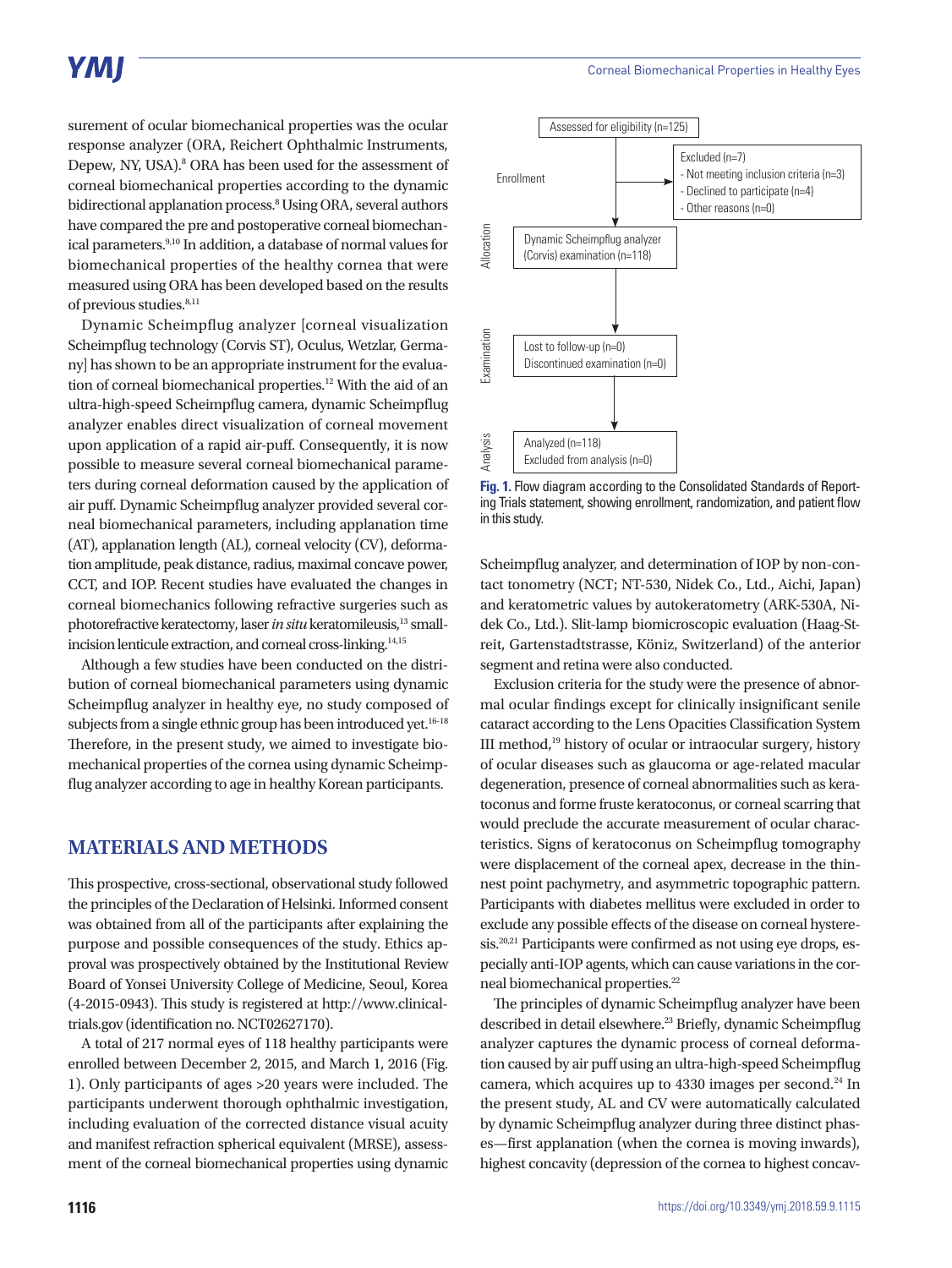ity), and second applanation (when the cornea moves outwards during recovery from highest concavity).<sup>24</sup> AL1 and AL2 were defined as the lengths of flattened cornea (mm) at first and second applanations, respectively. CV1 and CV2 were defined as the maximum corneal velocities during first and second applanation phases. Corneal deformation amplitude, peak distance, radius, maximal concave power, and CCT were also calculated. Deformation amplitude, which reflects corneal stiffness, was defined as the maximum amplitude when the cornea was flattened to its greatest curvature by air puff; thus, thinner corneas tend to exhibit higher deformation amplitudes compared to those of thicker corneas.<sup>25</sup> Peak distance was defined as the distance between the two apexes at the time of highest concavity. Radius values were considered to represent the central concave curvature at highest concavity. Maximal concave power value was defined as the inverse radius of curvature at highest concavity. Dynamic Scheimpflug analyzer was also used to evaluate IOP (Corvis-IOP), which was calculated based on the timing of first applanation. All measurements were performed by the same investigator to eliminate possible inter-observer variability, and taken at approximately the same time of day. Each measurement was performed three times, and average value was used in the analysis.

#### **Statistical analysis**

Kolmogorov-Smirnov test was used to assess the normality of distribution of corneal biomechanical parameters. Piecewise regression models were used to determine the relationship between each corneal biomechanical parameter and ocular/ systemic variables (participant's age, MRSE, IOP, and mean keratometric values).<sup>26,27</sup> Spearman correlation analysis and stepwise multiple regression analysis were performed to investigate the association between corneal biomechanical parameters and variables. Reference intervals (RI) were calculated by bootstrap method, in order to establish the normal ranges of various biomechanical parameters. This is known to be a good method for the representation of estimated distributions of reference data acquired from healthy populations.<sup>28,29</sup> The process for establishing RIs includes identifying and eliminating outliers, determining whether the distribution of reference data is Gaussian or non-Gaussian, and, then, establishing the confidence interval (CI) based on sample size and distribution of data. Values exceeding the interquartile (IQ) boundaries set at Q1 (first quartile of the distribution) – 1.5× interquartile range (IQR) and Q3 (third quartile of the distribution) + 1.5×IQR were rejected. IQR represents the range of data from first (Q1; 25th percentile) to third (Q3; 75th percentile) quartiles of distribution (IQR=Q3–Q1). Nonparametric methods of evaluation of CI, such as bootstrap method, were used since not all biomechanical parameters exhibited Gaussian data distribution. Statistical analysis was performed using R statistical software version 3.1.2 (R Foundation for Statistical Computing, Vienna, Austria) and Statistical Analysis System (SAS) software (version 9.2; SAS Institute, Inc, Cary, NC, USA). Differences were considered statistically significant when *p* values were less than 0.05.

## **RESULTS**

Table 1 presents the characteristics of study participants. According to the results of piecewise linear regression analysis, estimated breakpoint between Corvis-CCT and age was 45 years of age, as evident from the locally weighted scatterplot smoothing plot (Fig. 2A) and PROC NLIN module (Fig. 2B). Slopes of linear fit to reference data below and above the estimated breakpoint were -0.760 and 0.624, respectively. According to subgroup analysis, there were significant differences in AL1, CV1, Corvis-CCT, and deformation amplitude between the age groups of 20-44 years and above 44 years  $(p<0.001$  for AL1, CV1, and deformation amplitude and *p*=0.041 for Corvis-CCT).

Table 2 summarizes the results of Spearman's correlation analysis after considering the cut-off value of age (45 years). AL1, CV1, AL2, deformation amplitude, Corvis-CCT, and Corvis-IOP of all age group exhibited significant correlations with

#### **Table 1.** Characteristics of Eyes in the Present Study

| <b>Characteristics</b>                       | <b>Mean</b> <sup>±</sup> SD [range]     |
|----------------------------------------------|-----------------------------------------|
| Age (yr)                                     | 45.5±17.1 [20 to 81]                    |
| Manifest refraction spherical equivalent (D) |                                         |
| All ages (217 eyes)                          | $-3.22 \pm 3.08$ [-10.68 to 4.38]       |
| 20-29 yr (48 eyes)                           | $-5.07 \pm 2.13$ [-10.68 to -1.62]      |
| 30-39 yr (42 eyes)                           | $-5.04 \pm 2.29$ [ $-9.67$ to $-0.75$ ] |
| 40-49 yr (38 eyes)                           | $-3.46 \pm 2.63$ [ $-8.38$ to 0.25]     |
| 50–59 yr (36 eyes)                           | $-1.28 \pm 2.15$ [ $-5.00$ to 2.75]     |
| 60-69 yr (27 eyes)                           | $0.76 \pm 1.83$ [-3.50 to 4.38]         |
| Over 69 yr (26 eyes)                         | $-0.68 \pm 2.26$ [ $-5.38$ to 2.75]     |
| Mean keratometric value (D)                  |                                         |
| All ages (217 eyes)                          | 44.07±1.37 [41.13 to 47.38]             |
| 20-29 yr (48 eyes)                           | 43.80±1.19 [41.63 to 46.63]             |
| 30-39 yr (42 eyes)                           | 43.73±1.14 [42.13 to 46.13]             |
| 40-49 yr (38 eyes)                           | 43.99±1.26 [42.13 to 47.00]             |
| 50-59 yr (36 eyes)                           | 44.31±1.89 [41.13 to 47.38]             |
| 60–69 yr (27 eyes)                           | 44.52±1.40 [42.63 to 46.75]             |
| Over 69 yr (26 eyes)                         | 44.77±1.41 [42.50 to 46.63]             |
| Intraocular pressure (mm Hg)                 |                                         |
| All ages (217 eyes)                          | 14.7±2.3 [9 to 20]                      |
| 20–29 yr (48 eyes)                           | 15.4±2.5 [10 to 20]                     |
| 30-39 yr (42 eyes)                           | 15.1±2.2 [10 to 20]                     |
| 40-49 yr (38 eyes)                           | 14.2±2.2 [9 to 18]                      |
| 50–59 yr (36 eyes)                           | 14.7±2.2 [11 to 19]                     |
| 60-69 yr (27 eyes)                           | 14.5±2.0 [11 to 18]                     |
| Over 69 yr (26 eyes)                         | 13.5±2.2 [10 to 18]                     |

SD, standard deviation; D, diopter.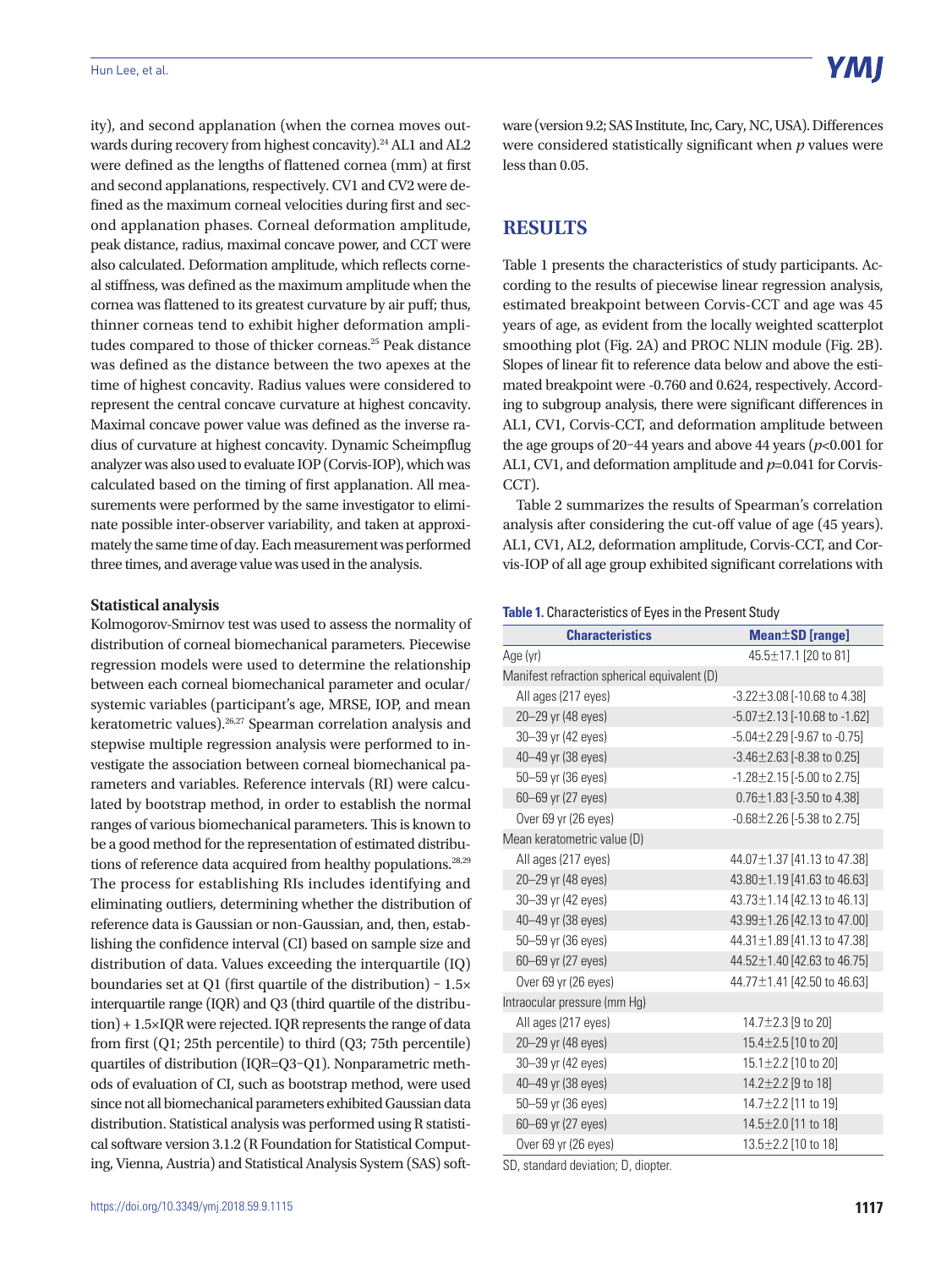

**Fig. 2.** Piecewise linear regression of Corvis-central corneal thickness (CCT) with participant's age. (A) Locally weighted scatterplot smoothing fit between Corvis-CCT and age. Estimated breakpoint between Corvis-CCT and age is 45 years of age. (B) Fitting of the model. Colored range: 95% confidence limits.

participant's age. CV1, deformation amplitude, and Corvis-IOP of the age group of 20–44 years, as well as deformation amplitude and Corvis-CCT of the age group of over 44 years exhibited correlations with participant's age. AL1, AL2, CV2, deformation amplitude, Corvis-CCT, and Corvis-IOP of all age group exhibited correlations with MRSE. CV1, CV2, deformation amplitude, peak distance, radius, maximal concave power, Corvis-CCT, and Corvis-IOP of all age group exhibited significant correlations with IOP. CV1, AL2, CV2, deformation amplitude, peak distance, radius, maximal concave power, Corvis-CCT, and Corvis-IOP of the age group of 20–44 years, as well as CV1, CV2, deformation amplitude, radius, maximal concave power, Corvis-CCT, and Corvis-IOP of the age group of over 44 years were correlated with IOP. AL1, CV2, and deformation amplitude of all age group exhibited significant correlations with the mean keratometric values. According to the results of stepwise multivariate regression analysis, deformation amplitude was the most relevant variable (Table 3). With larger deformation amplitude, age became significantly increased while IOP decreased.

Table 4 presents the results of determination of CI using bootstrap method in three separate age groups—all ages, 20– 44 years, and over 44 years. Table 5 presents the summary of reference data of corneal biomechanical parameters that were obtained after elimination of outliers from the data.

## **DISCUSSION**

In the present study, we investigated the biomechanical properties of the cornea using dynamic Scheimpflug analyzer in healthy adults according to age, and demonstrated the distribution of corneal biomechanical parameters after categorizing the data based on the cut-off value of age (45 years).

A recent study investigating the corneal biomechanical properties in 90 healthy Brazilian participants between the ages of 21.1 to 78.8 years, using dynamic Scheimpflug analyzer, reported the normal values of biomechanical parameters;

the study also reported an association between CCT measured using Pentacam (Oculus) and the biomechanical parameters measured, using dynamic Scheimpflug analyzer.<sup>30</sup> Upon comparison with the results of the present study, it was observed that the mean values of AL1, CV1, AL2, and radius reported in healthy Brazilian participants did not fall within the corresponding 90% CIs determined in our study. Other studies have reported the results of evaluation of corneal biomechanical properties in control groups comprising healthy participants; while one of these studies included 18 eyes of 10 young Chinese patients with myopia, another included 52 eyes of 26 young Hungarian patients with myopia and hyperopia.14,24 The mean values of all corneal biomechanical parameters evaluated in those two studies were noted to fall within the corresponding 90% CIs for participants between the ages of 20 and 44 years in the present study. In another study including the corneal biomechanical properties of 32 young, healthy Danish participants, mean values of AL1, peak distance, and IOP did not fall within the corresponding 90% CIs for participants between the ages of 20 and 44 years in the present study.<sup>31</sup> The discrepancies in results observed between the Brazilian and Danish studies could be related to small sample size, or ethnicity or age-related variations in corneal biomechanical properties.

Results of the present study are in agreement with those of recent studies, which reported that IOP is a fundamental property in the evaluation of corneal deformation response.<sup>32,33</sup> In our study, CV1, CV2, deformation amplitude, radius, maximal concave power, Corvis-CCT, and Corvis-IOP exhibited significant correlations with IOP, regardless age (all  $p<0.01$ ). While IOP was positively correlated with CV2, radius, CCT, and Corvis-IOP, it exhibited negative correlations with CV1, deformation amplitude, and maximal concave power. With smaller deformation amplitude and CV1 and higher Corvis-IOP, and thicker cornea, IOP became significantly increased. Considering that stretching of the cornea under conditions of high IOP might result in corneal stiffness, higher IOP might be associated with increased radius and decreased deformation amplitude or maximal concave power. In addition, considering that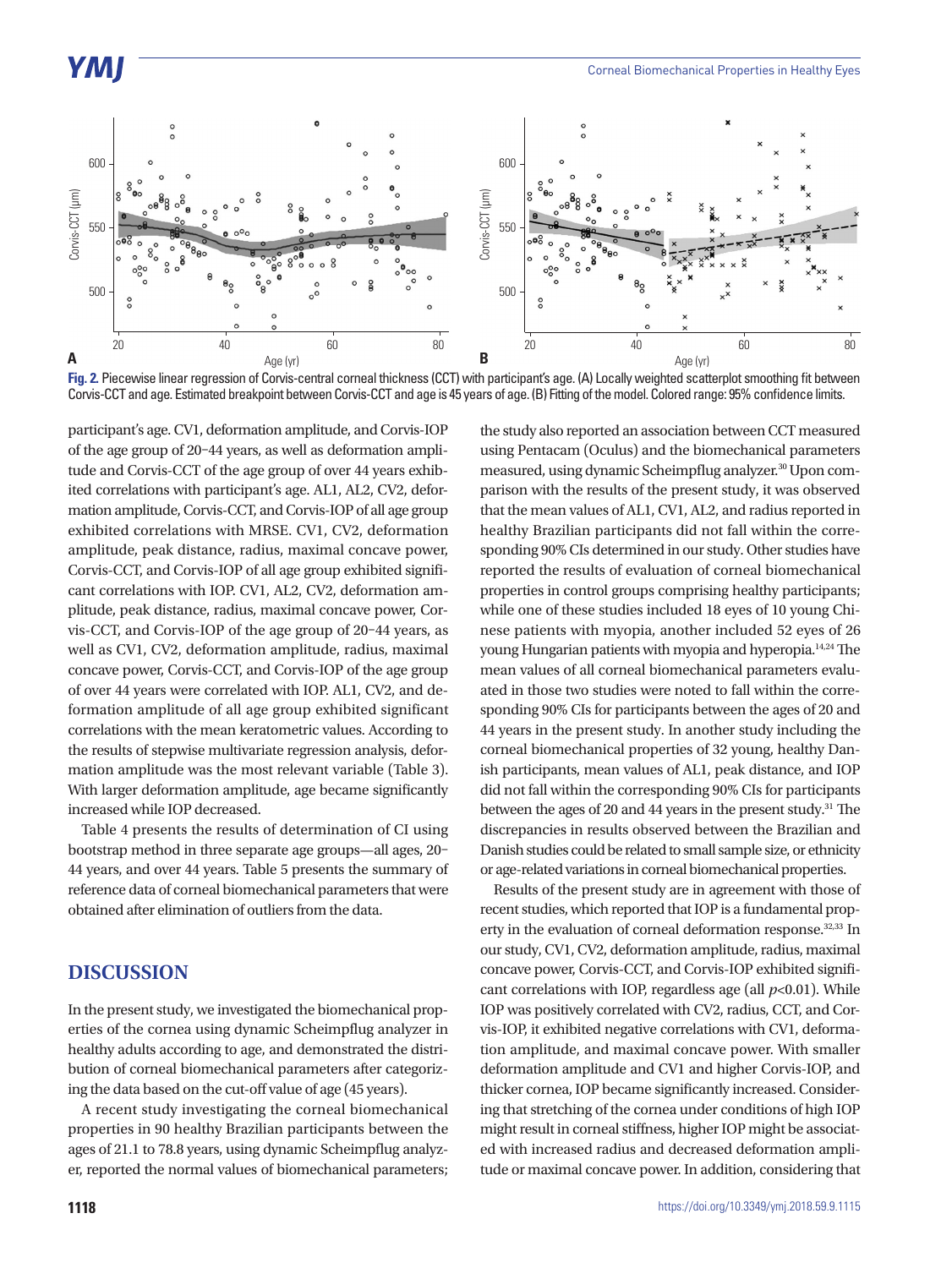thinner corneas are associated with higher deformation amplitudes when compared to thicker corneas, there could be close relationships among thicker cornea, higher IOP, and more strengthened or stiff cornea. Interestingly, IOP was negatively correlated with CV1 (negative coefficient) and positively correlated with CV2 (positive coefficient). This implies that, although IOP level does not affect the length of first (inward) and second (outward) applanations, inward applanation is slower at high IOP, while outward applanation is quicker. We can speculate that the more stiff cornea, the faster recovery of cornea into pre-applanation state. Results of the present study are in accordance with those reported by Asaoka, et al.<sup>33</sup> In a

| Table 2. Determination of Correlations between Corneal Biomechanical Parameters and Each of the Ocular/Systemic Variables (Participant's Age, |
|-----------------------------------------------------------------------------------------------------------------------------------------------|
| MRSE, IOP, and Mean Keratometric Values) in Three Separate Age Groups by Spearman's Correlation Analysis                                      |

| <b>Characteristics</b> | Age             |           | <b>MRSE</b>     |           | <b>IOP</b>      |           | <b>Mean keratometric values</b> |           |
|------------------------|-----------------|-----------|-----------------|-----------|-----------------|-----------|---------------------------------|-----------|
|                        | <b>Spearman</b> | $p$ value | <b>Spearman</b> | $p$ value | <b>Spearman</b> | $p$ value | <b>Spearman</b>                 | $p$ value |
| AL1                    |                 |           |                 |           |                 |           |                                 |           |
| All ages               | 0.187           | 0.006     | 0.198           | 0.008     | 0.047           | 0.497     | $-0.357$                        | < 0.001   |
| 20-44 yr               | $-0.012$        | 0.900     | 0.156           | 0.112     | 0.156           | 0.109     | $-0.441$                        | < 0.001   |
| Over 44 yr             | 0.044           | 0.650     | 0.017           | 0.886     | 0.016           | 0.867     | $-0.452$                        | < 0.001   |
| CV1                    |                 |           |                 |           |                 |           |                                 |           |
| All ages               | $-0.144$        | 0.035     | $-0.129$        | 0.085     | $-0.398$        | < 0.001   | 0.113                           | 0.130     |
| 20-44 yr               | 0.241           | 0.012     | 0.095           | 0.333     | $-0.403$        | < 0.001   | 0.183                           | 0.062     |
| Over 44 yr             | 0.061           | 0.526     | $-0.125$        | 0.287     | $-0.504$        | < 0.001   | 0.202                           | 0.080     |
| AL <sub>2</sub>        |                 |           |                 |           |                 |           |                                 |           |
| All ages               | 0.140           | 0.040     | 0.209           | 0.005     | 0.115           | 0.095     | $-0.084$                        | 0.262     |
| 20-44 yr               | 0.016           | 0.868     | 0.007           | 0.940     | 0.219           | 0.023     | $-0.103$                        | 0.296     |
| Over 44 yr             | 0.077           | 0.427     | 0.401           | < 0.001   | 0.066           | 0.499     | $-0.172$                        | 0.140     |
| CV <sub>2</sub>        |                 |           |                 |           |                 |           |                                 |           |
| All ages               | 0.067           | 0.326     | 0.179           | 0.017     | 0.451           | < 0.001   | $-0.173$                        | 0.020     |
| 20-44 yr               | $-0.032$        | 0.743     | 0.149           | 0.130     | 0.486           | < 0.001   | $-0.160$                        | 0.104     |
| Over 44 yr             | $-0.045$        | 0.640     | 0.197           | 0.092     | 0.468           | < 0.001   | $-0.252$                        | 0.029     |
| DefAmp                 |                 |           |                 |           |                 |           |                                 |           |
| All ages               | 0.504           | < 0.001   | 0.284           | < 0.001   | $-0.615$        | < 0.001   | 0.220                           | 0.003     |
| 20-44 yr               | 0.274           | 0.004     | $-0.080$        | 0.418     | $-0.554$        | < 0.001   | 0.051                           | 0.605     |
| Over 44 yr             | 0.305           | 0.001     | $-0.221$        | 0.057     | $-0.660$        | < 0.001   | 0.123                           | 0.290     |
| Pdist                  |                 |           |                 |           |                 |           |                                 |           |
| All ages               | $-0.024$        | 0.723     | $-0.076$        | 0.313     | $-0.192$        | 0.005     | $-0.121$                        | 0.104     |
| 20-44 yr               | $-0.041$        | 0.673     | $-0.137$        | 0.162     | $-0.239$        | 0.013     | $-0.192$                        | 0.050     |
| Over 44 yr             | 0.121           | 0.210     | $-0.101$        | 0.388     | $-0.171$        | 0.077     | $-0.066$                        | 0.572     |
| Radius                 |                 |           |                 |           |                 |           |                                 |           |
| All ages               | 0.064           | 0.348     | 0.116           | 0.122     | 0.278           | < 0.001   | $-0.093$                        | 0.215     |
| 20-44 yr               | $-0.077$        | 0.431     | 0.028           | 0.775     | 0.254           | 0.008     | $-0.135$                        | 0.171     |
| Over 44 yr             | 0.099           | 0.303     | 0.307           | 0.007     | 0.359           | < 0.001   | $-0.071$                        | 0.543     |
| <b>MCP</b>             |                 |           |                 |           |                 |           |                                 |           |
| All ages               | $-0.064$        | 0.348     | $-0.116$        | 0.122     | $-0.278$        | < 0.001   | 0.093                           | 0.215     |
| 20-44 yr               | 0.077           | 0.431     | $-0.028$        | 0.775     | $-0.254$        | 0.008     | 0.135                           | 0.171     |
| Over 44 yr             | $-0.099$        | 0.303     | $-0.307$        | 0.007     | $-0.359$        | < 0.001   | $-0.071$                        | 0.543     |
| CCT                    |                 |           |                 |           |                 |           |                                 |           |
| All ages               | $-0.150$        | 0.027     | $-0.162$        | 0.030     | 0.354           | < 0.001   | $-0.066$                        | 0.374     |
| 20-44 yr               | $-0.148$        | 0.127     | $-0.034$        | 0.773     | 0.296           | 0.002     | 0.098                           | 0.321     |
| Over 44 yr             | 0.198           | 0.038     | $-0.026$        | 0.824     | 0.345           | < 0.001   | $-0.163$                        | 0.160     |
| Corvis-IOP             |                 |           |                 |           |                 |           |                                 |           |
| All ages               | $-0.278$        | < 0.001   | $-0.234$        | 0.002     | 0.728           | < 0.001   | $-0.027$                        | 0.717     |
| 20-44 yr               | $-0.339$        | < 0.001   | $-0.180$        | 0.067     | 0.602           | < 0.001   | 0.126                           | 0.201     |
| Over 44 yr             | $-0.153$        | 0.110     | $-0.500$        | 0.672     | 0.820           | < 0.001   | $-0.037$                        | 0.749     |

MRSE, manifest refraction spherical equivalent; IOP, intraocular pressure; AL, applanation length; CV, corneal velocity; DefAmp, deformation amplitude; Pdist, peak distance; MCP, maximal concave power; CCT, central corneal thickness.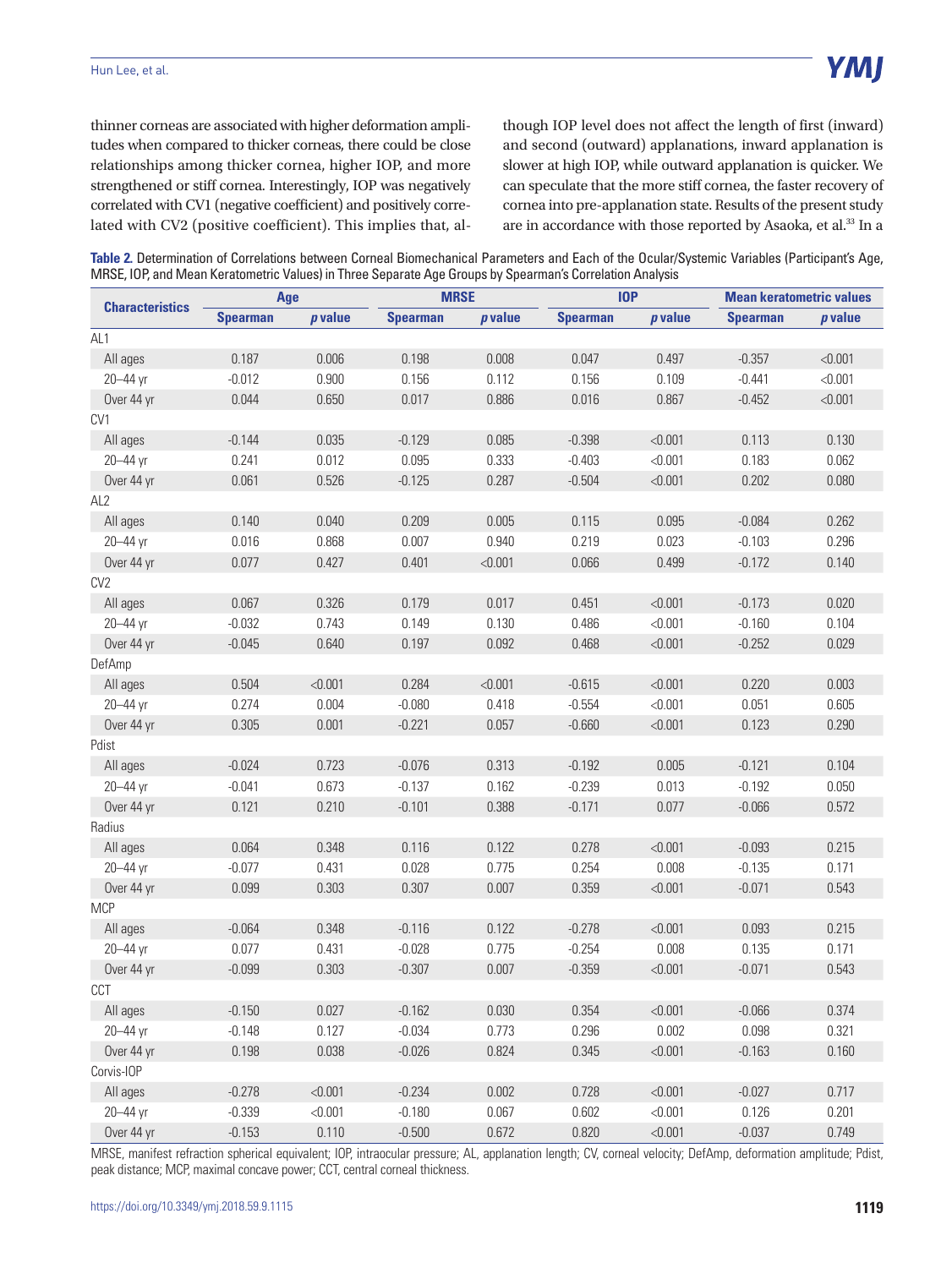study on the evaluation of corneal biomechanical parameters using ORA, Narayanaswamy, et al. $11$  suggested that the disruption of equilibrium in the relationship among CH, CRF, and IOP might play a role in the increased susceptibility of an individual to glaucoma. Further research using dynamic Scheimpflug analyzer is required for establishing the significance of correlations among IOP, radius, deformation amplitude, and maximal concave power in order to identify the risk factors for development of glaucoma.

Participant's age exhibited significant correlations with several corneal biomechanical parameters. Specifically, in the present study, participant's age exhibited a significant positive

| <b>Table 3.</b> Results of Stepwise Multiple Regression Analysis between Cor- |
|-------------------------------------------------------------------------------|
| neal Biomechanical Parameters and Participant's Age, and IOP                  |

| <b>Variables</b> | <b>Partial</b><br>regression<br>coefficient (B) | <b>Standardized</b><br>partial regression<br>coefficient $(\beta)$                                                                                                      | <i>p</i> value |
|------------------|-------------------------------------------------|-------------------------------------------------------------------------------------------------------------------------------------------------------------------------|----------------|
|                  |                                                 | Age=-99.247 + 121.663×DefAmp + 69.308×CV2 - 301.778×CV1 + 3.980×Ra-<br>dius - 2.054×Pdist + 37.824×AL1 (R=0.737, R <sup>2</sup> =0.543, adjusted R <sup>2</sup> =0.530) |                |
| DefAmp           | 121.663                                         | 0.833                                                                                                                                                                   | < 0.001        |
| C <sub>N</sub> 2 | 69308                                           | 0.279                                                                                                                                                                   | $<$ 0 0 0 1    |
| CVI              | $-301.778$                                      | $-0.276$                                                                                                                                                                | < 0.001        |
| Radius           | 3.980                                           | 0.215                                                                                                                                                                   | < 0.001        |
| Pdist            | $-2.054$                                        | $-0.157$                                                                                                                                                                | 0.001          |
| AI 1             | 37824                                           | 0.152                                                                                                                                                                   | 0.003          |
| Constant         | $-99.247$                                       |                                                                                                                                                                         |                |

IOP=14.667 + 0.201×Corvis-IOP – 6.684×DefAmp + 0.013×CCT – 22.098× CV1 (R=0.677, R<sup>2</sup>=0.458, adjusted R<sup>2</sup>=0.448)

| DefAmp     | $-6.684$  | $-0.338$ | < 0.001 |
|------------|-----------|----------|---------|
| Corvis-IOP | 0.201     | 0 221    | 0.010   |
| CCT        | 0.013     | 0169     | 0.003   |
| CV1        | $-22.098$ | $-0.148$ | 0.016   |
| Constant   | 14.667    |          |         |

DefAmp, deformation amplitude; CV, corneal velocity; Pdist, peak distance; AL, applanation length; IOP, intraocular pressure; CCT, central corneal thickness. Variables in the table are ordered according to the strength of contribution, which was based on standardized partial regression coefficient (β).

correlation with deformation amplitude, regardless of age group (all  $p<0.01$ ). Therefore, we suggest that corneal stiffness would be lower in old-aged participants compared to youngaged participants. In case of Corvis-CCT, participant's age exhibited negative correlations with Corvis-CCT. However, Corvis-CCT of the age group of over 44 years exhibited positive correlations with participant's age. Also, there were significant differences in Corvis-CCT between the age groups of 20–44 years and above 44 years  $(p=0.041)$ . We confirmed these differences by piecewise regression analysis between Corvis-CCT and participant's age, the results of which demonstrated the estimated breakpoint between CCT and participant's age to be 45 years of age. Additionally, slopes of linear fit to reference data below and above 45 years of age were -0.760 vs. 0.624, showing different directionality.

According to results of stepwise multiple regression analysis, age increased with larger deformation amplitude, CV2, radius, and AL1, as well as with smaller CV1 and peak distance. Therefore, when determining age-related effects on corneal biomechanical parameters using dynamic Scheimpflug ana-

**Table 5.** Summary of Reference Data of Corneal Biomechanical Parameters

| <b>Characteristics</b> | <b>Min</b> | Q <sub>1</sub> | <b>Median</b> | <b>Mean</b> | 0 <sub>3</sub> | <b>Max</b> |
|------------------------|------------|----------------|---------------|-------------|----------------|------------|
| $AL1$ (mm)             | 1.66       | 1.73           | 1.74          | 175         | 1.77           | 1.84       |
| CV1(m/s)               | 0.13       | 0.14           | 0.15          | 0.1468      | 0.15           | 0.16       |
| $AL2$ (mm)             | 1.01       | 1.48           | 1.79          | 1.699       | 1.9            | 2.16       |
| $CV2$ (m/s)            | $-0.50$    | $-0.40$        | $-0.35$       | $-0.353$    | $-0.31$        | $-0.19$    |
| DefAmp (mm)            | 0.76       | 0.95           | 1.04          | 1.038       | 1.12           | 1.33       |
| Pdist (mm)             | 1.9        | 2.26           | 4.32          | 3.556       | 4.83           | 5.48       |
| Radius (mm)            | 5.44       | 6.588          | 7.03          | 7.093       | 7.56           | 9.07       |
| MCP(1/mm)              | 0.104      | 0.132          | 0.142         | 0.142       | 0.152          | 0.182      |
| $CCT$ ( $\mu$ m)       | 472        | 521.2          | 540           | 542.2       | 563.8          | 623        |
| Corvis-IOP (mm Hq)     | 11.5       | 145            | 15.5          | 15.49       | 16.5           | 19.5       |

Min, minimum; Q1, first quartile of the distribution; Q3, third quartile of the distribution; Max, maximum; AL, applanation length; CV, corneal velocity; DefAmp, deformation amplitude; Pdist, peak distance; MCP, maximal concave power; CCT, central corneal thickness; IOP, intraocular pressure.

| <b>Table 4</b> . Determination of CIs from the Reference Interval Data in Three Separate Age Groups Using Bootstrap Method |  |
|----------------------------------------------------------------------------------------------------------------------------|--|
|----------------------------------------------------------------------------------------------------------------------------|--|

| <b>Characteristics</b> |                      | 90% CI (with bootstrapping) |                      |
|------------------------|----------------------|-----------------------------|----------------------|
|                        | All ages             | Age, 20-44 years            | Age, over 44 years   |
| $AL1$ (mm)             | 1.698 to 1.818       | 1.699 to 1.795              | 1.701 to 1.826       |
| CV1(m/s)               | $0.130$ to $0.160$   | 0.134 to 0.160              | 0.130 to 0.159       |
| $AL2$ (mm)             | 1.238 to 2.007       | 1.282 to 1.952              | 1.205 to 2.024       |
| $CV2$ (m/s)            | $-0.454$ to $-0.246$ | $-0.442$ to $-0.257$        | $-0.416$ to $-0.252$ |
| DefAmp (mm)            | 0.848 to 1.231       | 0.870 to 1.171              | 0.871 to 1.236       |
| Pdist (mm)             | 2.071 to 5.115       | 2.061 to 5.146              | 2.111 to 5.099       |
| Radius (mm)            | 5.949 to 8.472       | 5.896 to 8.246              | 6.269 to 8.659       |
| MCP(1/mm)              | 0.117 to 0.167       | 0.121 to 0.170              | 0.114 to 0.159       |
| $CCT$ ( $\mu$ m)       | 500,890 to 588,220   | 496,870 to 583,848          | 506,782 to 586,779   |
| Corvis-IOP (mm Hq)     | 12.790 to 18.360     | 13.320 to 18.710            | 12.730 to 18.250     |

CI, confidence interval; AL, applanation length; CV, corneal velocity; DefAmp, deformation amplitude; Pdist, peak distance; MCP, maximal concave power; CCT, central corneal thickness; IOP, intraocular pressure.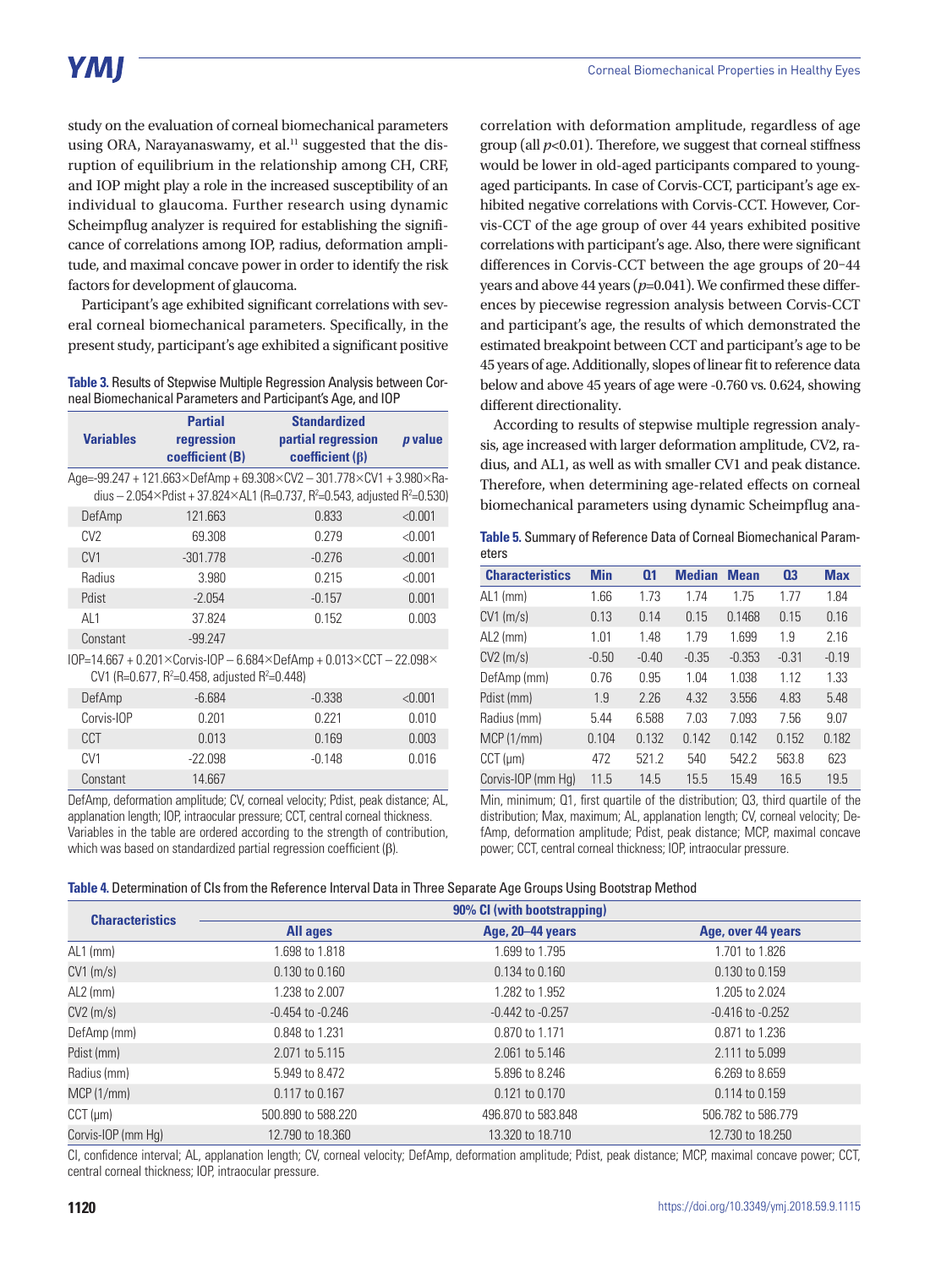lyzer, analysis based on multiple corneal biomechanical parameters is mandatory. Several studies have reported a decrease in CH and CRF, measured using ORA, with an increase in age.11,34 Results of experimental *ex vivo* studies have demonstrated an increase in corneal stromal collagen cross-linking with age, which, consequently, results in a decrease in corneal viscosity and an increase in corneal stiffness.<sup>35-37</sup> On the other hand, one previous study reported no significant association between patient's age and CRF.<sup>38</sup>

Results of the present study also demonstrated that mean keratometric values were correlated with AL1 regardless of age (all *p*<0.001). According to previous studies, the associations between corneal radius of curvature and corneal biomechanical parameters measured by ORA were unclear.<sup>11,39,40</sup>

Finally, we determined the CIs for reference data on the basis of RIs. Considering that this is a good method for representing the estimated distributions of reference data from healthy populations, our results of determination of CI from the data of RI could be valuable for further study on biomechanical properties of the cornea in healthy eyes.

The strength of our study lies in the fact that our study sample was composed of subjects from a single ethnic group, without ocular pathologies or history of ocular surgery. However, the cross-sectional nature of our study limits our ability to arrive at causal conclusions. Further large population-based studies investigating the correlation of corneal biomechanical properties with various ocular/systemic variables are required. In addition, definite cut-off values should be calculated by piecewise linear regression analysis between corneal biomechanical properties and multiple variables in specific corneal diseases, such as keratoconus and corneal ectasia.

In conclusion, we have investigated biomechanical properties of the cornea in healthy adults according to age using dynamic Scheimpflug analyzer. Our results have demonstrated that corneal biomechanical parameters are significantly influenced by IOP. Therefore, when interpreting corneal biomechanical parameters obtained from dynamic Scheimpflug analyzer, clinicians should consider age-related and IOP-related effects on values for corneal biomechanical parameters.

## **ACKNOWLEDGEMENTS**

This research was partially supported by Basic Science Research Program through the National Research Foundation of Korea (NRF) funded by the Ministry of Education, Science and Technology (NRF-2016R1A2B4009626), and by the research fund of Catholic Kwandong University International St. Mary's Hospital (CKURF-201802510001). Dr. Kang is a consultant to Avedro Inc., SCHWIND eye-tech-solutions and Carl Zeiss Meditec AG. The remaining authors have no proprietary or financial interest in the materials presented herein.

### **ORCID**

Tae-im Kim https://orcid.org/0000-0001-6414-3842

## **REFERENCES**

- 1. Soergel F, Jean B, Seiler T, Bende T, Mücke S, Pechhold W, et al. Dynamic mechanical spectroscopy of the cornea for measurement of its viscoelastic properties in vitro. Ger J Ophthalmol 1995;4:151-6.
- 2. Dupps WJ Jr, Wilson SE. Biomechanics and wound healing in the cornea. Exp Eye Res 2006;83:709-20.
- 3. Lau W, Pye D. Changes in corneal biomechanics and applanation tonometry with induced corneal swelling. Invest Ophthalmol Vis Sci 2011;52:3207-14.
- 4. Liu J, Roberts CJ. Influence of corneal biomechanical properties on intraocular pressure measurement: quantitative analysis. J Cataract Refract Surg 2005;31:146-55.
- 5. Wells AP, Garway-Heath DF, Poostchi A, Wong T, Chan KC, Sachdev N. Corneal hysteresis but not corneal thickness correlates with optic nerve surface compliance in glaucoma patients. Invest Ophthalmol Vis Sci 2008;49:3262-8.
- 6. Schweitzer C, Roberts CJ, Mahmoud AM, Colin J, Maurice-Tison S, Kerautret J. Screening of forme fruste keratoconus with the ocular response analyzer. Invest Ophthalmol Vis Sci 2010;51:2403-10.
- 7. Roberts C. Biomechanics of the cornea and wavefront-guided laser refractive surgery. J Refract Surg 2002;18:S589-92.
- 8. Luce DA. Determining in vivo biomechanical properties of the cornea with an ocular response analyzer. J Cataract Refract Surg 2005;31:156-62.
- 9. Kamiya K, Shimizu K, Ohmoto F. Comparison of the changes in corneal biomechanical properties after photorefractive keratectomy and laser in situ keratomileusis. Cornea 2009;28:765-9.
- 10. Pepose JS, Feigenbaum SK, Qazi MA, Sanderson JP, Roberts CJ. Changes in corneal biomechanics and intraocular pressure following LASIK using static, dynamic, and noncontact tonometry. Am J Ophthalmol 2007;143:39-47.
- 11. Narayanaswamy A, Chung RS, Wu RY, Park J, Wong WL, Saw SM, et al. Determinants of corneal biomechanical properties in an adult Chinese population. Ophthalmology 2011;118:1253-9.
- 12. Vinciguerra R, Elsheikh A, Roberts CJ, Ambrósio R Jr, Kang DS, Lopes BT, et al. Influence of pachymetry and intraocular pressure on dynamic corneal response parameters in healthy patients. J Refract Surg 2016;32:550-61.
- 13. Shen Y, Chen Z, Knorz MC, Li M, Zhao J, Zhou X. Comparison of corneal deformation parameters after SMILE, LASEK, and femtosecond laser-assisted LASIK. J Refract Surg 2014;30:310-8.
- 14. Hassan Z, Modis L Jr, Szalai E, Berta A, Nemeth G. Examination of ocular biomechanics with a new Scheimpflug technology after corneal refractive surgery. Cont Lens Anterior Eye 2014;37:337-41.
- 15. Tomita M, Mita M, Huseynova T. Accelerated versus conventional corneal collagen crosslinking. J Cataract Refract Surg 2014;40: 1013-20.
- 16. Vellara HR, Ali NQ, Gokul A, Turuwhenua J, Patel DV, McGhee CN. Quantitative analysis of corneal energy dissipation and corneal and orbital deformation in response to an air-pulse in healthy eyes. Invest Ophthalmol Vis Sci 2015;56:6941-7.
- 17. Valbon BF, Ambrósio R Jr, Fontes BM, Alves MR. Effects of age on corneal deformation by non-contact tonometry integrated with an ultra-high-speed (UHS) Scheimpflug camera. Arq Bras Oftalmol 2013;76:229-32.
- 18. Lee H, Kang DS, Ha BJ, Choi JY, Kim EK, Seo KY, et al. Biomechanical properties of the cornea measured with the dynamic Scheimp-